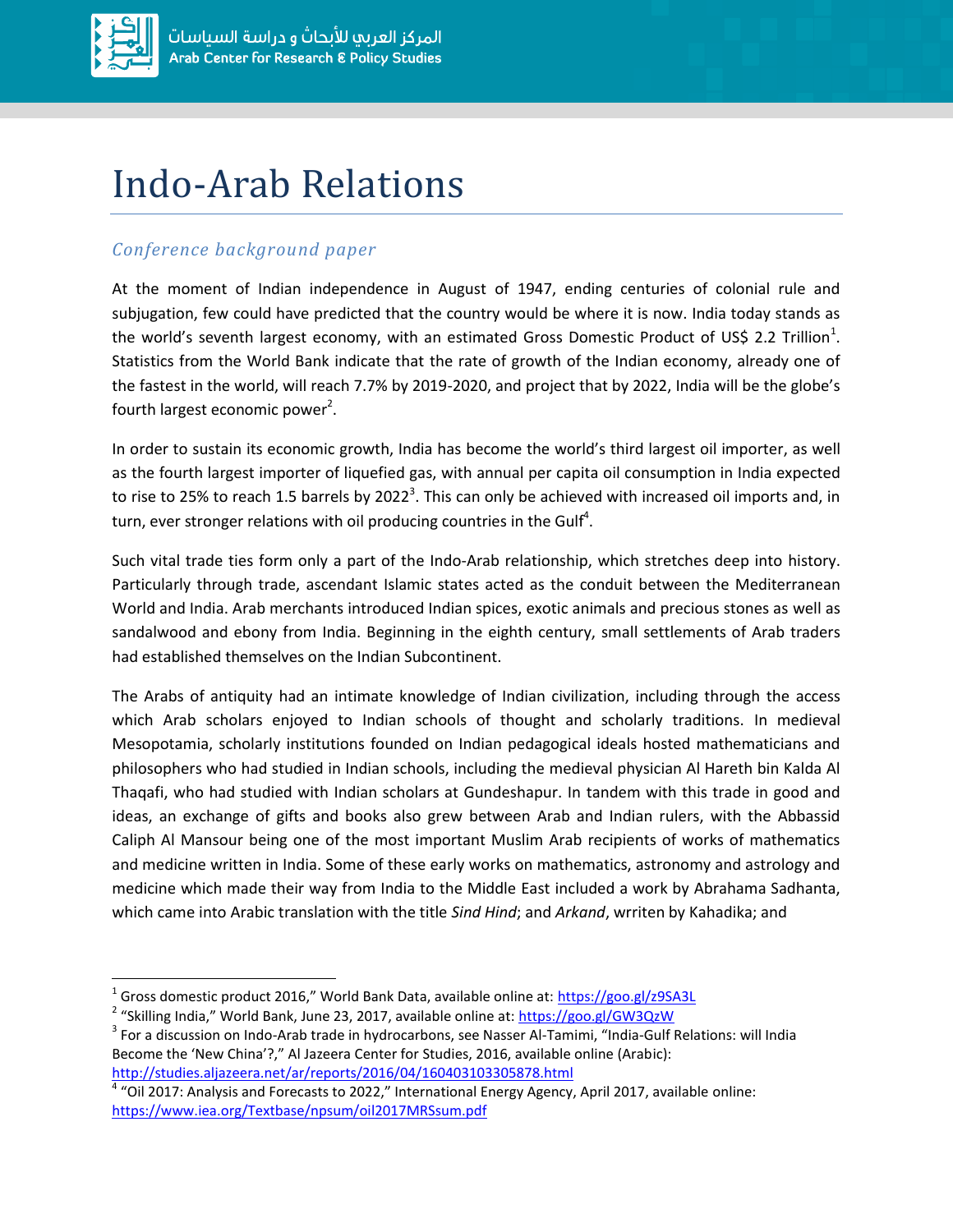

 $\overline{a}$ 

Aryabhatta's work on the decimal system. It was the transfer of this knowledge which allowed Europe to discover the decimal system through Arab-ruled Iberia.

Together with this knowledge in scientific fields, came the export of Indian value systems and stories through the transmission of stories and parables. Most famously, these included allegorical *Kalila wa Dumna*, which in turn travelled around the world from its Arabic translation. These stories also inspired a group of medieval Arab geographers and travelers to explore the Indian subcontinent. Notable visits began soon after the Umayyad conquest of Sindh, and included Al Sirafi's travels to China and India during the tenth century and rose to a pinnacle during Ibn Battuta's famous journey. In Sindh itself, a growing community of Arabic speaking scholars quickly made large contributions to Islamic jurisprudence and wider Islamic civilization. The Sindhi city of Mansoura was home to a number of Arabic grammarians and poets, only decades after its construction by the Umayyads. Arab admiration for India was perhaps best expressed by the fifteenth century polymath Qalqashandi, who said of India "A great kingdom, abundant justice, abundant bounty and good politics. The people of India are the best informed when it comes to wisdom, medicine, geometry and curious inventions."

By the late fifteenth century, Portuguese encroachment on the maritime routes in the Indian Ocean led to competition with the Ottoman and other Muslim states for control of the sea trade. Growing Portuguese influence also impacted the Arab spice trade to Europe via the Red Sea, with Portuguese navigators trying to cut the Red Sea out and to establish an independent connection to India. After European domination of these trade routes, and of Asia, the Arabs and Indians were again united, this time in the struggle against European colonialism. This informed the shared attitudes to anticolonialism and anti-colonial sentiments, adopted by both the Indian independence movement and Arab nationalists. It also explains why the Arab states were quick to join the Non-Aligned Movement following independence.

After the end of the Cold War however, a number of transformations on the world stage impacted Arab-Indian relations over a number of issues. This went hand in hand with the rise of India-Israel relations, with the volume of bilateral between India and Israel going from US\$ 200 million in 1992, to \$1 billion in 2000 to \$4 billion in 2016<sup>5</sup>. With the fall of the Soviet Union, the regional calculus which defined Indian defense policy accelerated growing ties with Israel, which appeared more than ready to export military technology to India<sup>6</sup>. Israeli-Indian cooperation now covers a number of other domains, including research and development and joint industrial manufacturing in defense technologies, agriculture, telecommunications, water resources management and urban planning. By April, 2017, New Delhi and Tel Aviv had signed a two billion-dollar agreement covering defense manufacturing<sup>7</sup>. The rapid acceleration of ties between the two countries has, of course, come at the expense of Palestinian rights of which India had long been a champion.

<sup>&</sup>lt;sup>5</sup> "First ever Indian PM visit to Israel amid booming defense ties," CNBC, June 30, 2017, at: https://goo.gl/mmhLkV

 $^6$  Ashok Sharma and Dov Bing, "India–Israel relations: The evolving partnership," Israel Affairs, vol. 21, no. 4 (2015).

<sup>&</sup>lt;sup>7</sup> Israeli Firm Inks Historic \$2 Billion Defense Deal with India," Jerusalem Post, April 6, 2017, at: https://goo.gl/zxBgmG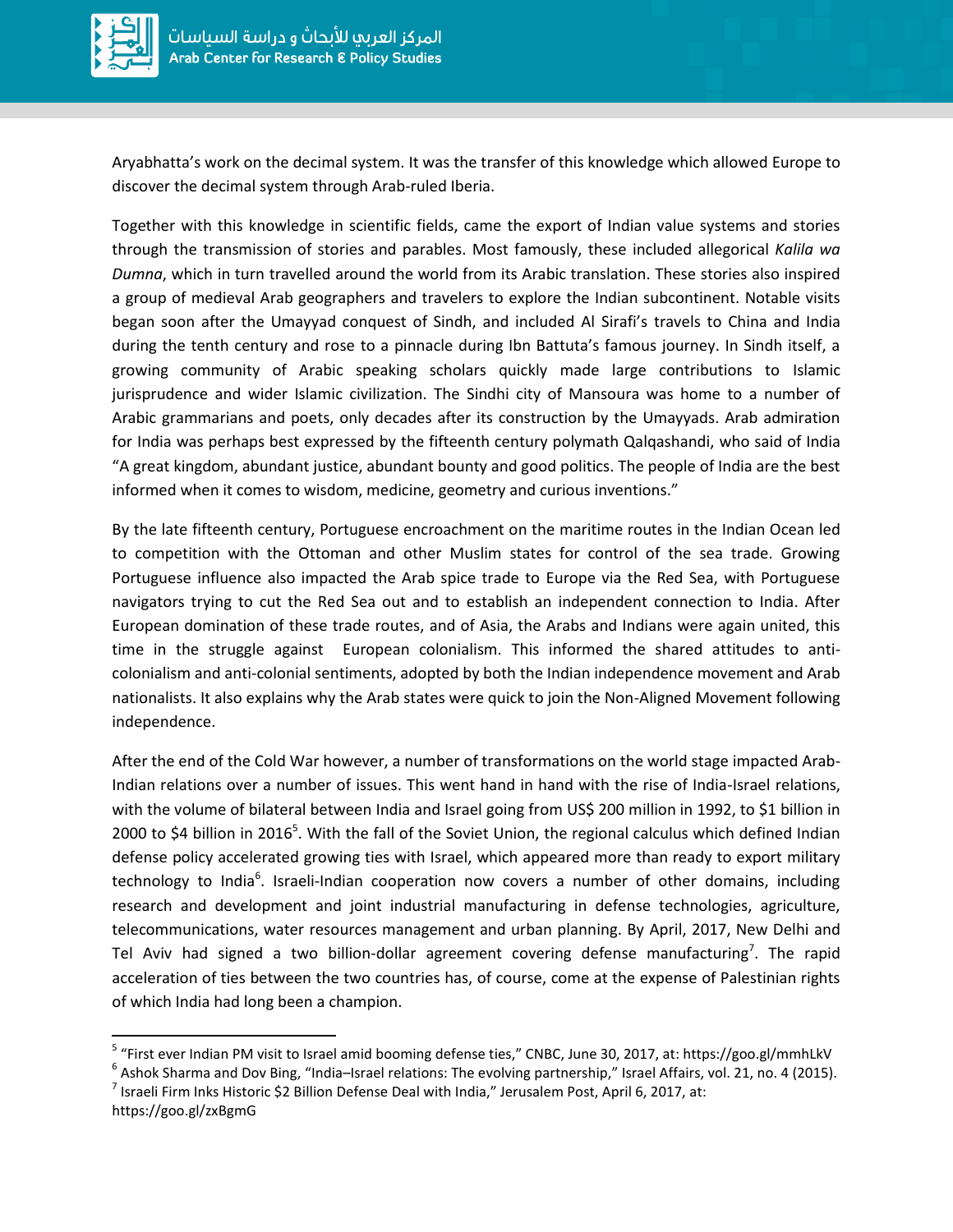

l

Despite its ambitions on the world stage, India's development is held back by a number of structural weaknesses. The country, despite its massive power, is home to one-third of the world's poor and remains one of the nations most afflicted by food insecurity. These are compounded by a financial deficit and a slow pace of private sector investments as well as the inability to confront environmental pollution. The twin challenges of meeting economic demand as well as its environmental challenges will be difficult to balance.

India would require an investment of \$2.5 trillion to carry out the changes expected to meet its 2030 climate change goals, in addition to another \$200 billion to carry out improvements to its agricultural and related sectors. Yet, with 25% of its population living without access to electricity, India's economic development can only be possible with the energy it must import from abroad. In fact, the volume of energy imported by India is expected to increase by up to 25% between now and 2040. Compounding all of these problems is India's inability to tackle the challenge of bureaucratic and administrative corruption, which it must do in order to become more attractive to foreign capital<sup>8</sup>.

A comprehensive understanding of Arab-Indo relations would call for a strategic research approach. Such an understanding must take into account India's position in world trade and, specifically, its position as the world's nineteenth largest exporter, with the value of Indian exports to the world market reaching an estimated \$265 billion. Similarly, an attempt to understand Indo-Arab relations must take in India's need for energy resources, particularly as 86% of India's oil imports come from OPEC member states. Sources for Indian hydrocarbons imports however go beyond the Arab states, however: New Delhi is the second largest importer—after China—of Iranian gas, which it does at the rate of 400,000 barrels-of-oil-equivalent (BOE) per day. A third point which must be considered is India's regional and wider global ambitions. India's geographical outreach to its Arab neighbors is not solely driven by the desire for oil, but also by the need to secure a number of strategic interests it shares with the Arab region and, in particular, the Gulf states. The clearest illustration of this is found in what Indian Prime Minister Narendra Modi work to reach out to West Asia<sup>9</sup>. The concomitant rolling back of the United States from the region as well as New Delhi's competition with China have both also contributed to India's reaching out to the Arab states.

Finally, the Arab states, for their part, are motivated to build stronger relations with India by their need for more diverse international partnerships, particularly with the rising powers. The Arab states also stand to benefit from a relationship with India in terms of the diversification of their economies. This means, in particular, the drive for Arab states to advance their technology and manufacturing sectors with Indian help. These transformations, however, come at a time when the Arab Gulf states host seven million Indian workers and import large volume of goods from India.

<sup>&</sup>lt;sup>8</sup> "Transparency International Corruption Perceptions Index 2016," Transparency International, 2016, at: <https://goo.gl/SLmRJu>

<sup>&</sup>lt;sup>9</sup> See Kadira Pethiyagoda, "India-GCC Relations: Delhi's Strategic Opportunity," Brookings Doha Center Analysis Paper Series, No. 18, February, 2017, available online: [https://www.brookings.edu/wp](https://www.brookings.edu/wp-content/uploads/2017/02/india_gcc_relations.pdf)[content/uploads/2017/02/india\\_gcc\\_relations.pdf](https://www.brookings.edu/wp-content/uploads/2017/02/india_gcc_relations.pdf)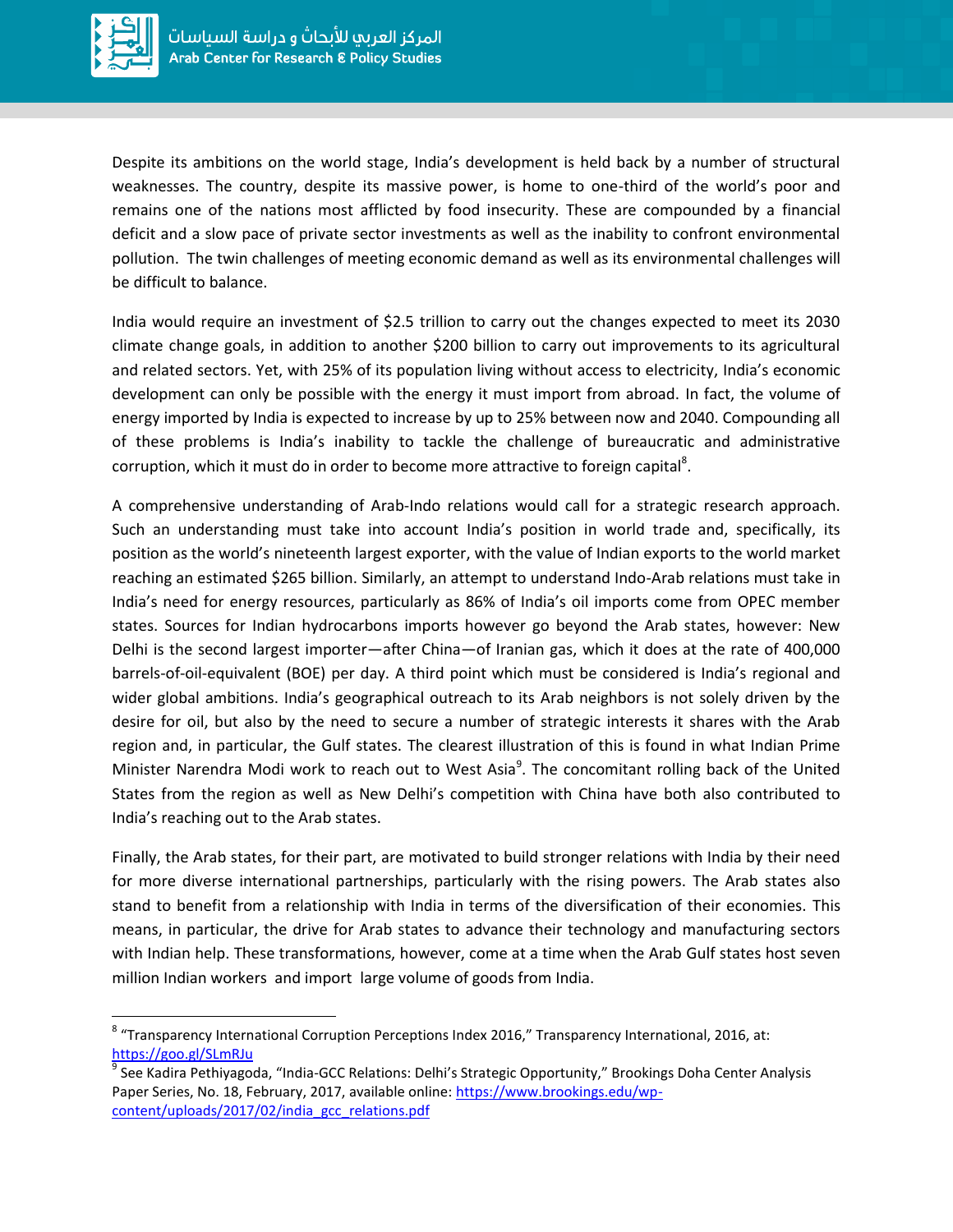

Indian Prime Minister Modi's policy of reaching out to West Asia, announced in 2014, paves the way for a meaningful Indo-Arab strategic partnership which goes beyond stereotyped notions and ideological dispositions which fell victim to domestic Indian political disputes. Such a strategic partnership would not only help to achieve their limited interests, but also reduce traditional Arab reliance on the West for political, security and economic assistance. The developmental and political upheavals experienced both by India and the Arab states, and the unraveling of traditional alliances across the globe have provided the opportunity for such a new Indo-Arab partnership.

## The Conference

Our conference is rooted in the belief of the importance of the historically rich relations between the Arabs and India, as well as the need to forecast their future growth. "The Arabs and India: the Future and Transformations with a Rising World Power," will form a part of the "The Arabs and the World" series of conferences, held annually by the ACRPS since 2011 and which focus on the relations which tie the Arab peoples with other nations.

Scholars interested in participating in the event, which will be held are requested to consider submitting a paper which addresses one of the topics below:

- 1. The history of Indo-Arab relations.
- 2. Cultural interactions and exchange across the Indo-Arab divide.
- 3. Indo-Arab relations during the era of the Non-Aligned Movement.
- 4. India's experience of development: the lessons for the Arab states.
- 5. How the ascendency of India has impacted India's relations with the Arab states.
- 6. India, Israel and the Question of Palestine.
- 7. Indian communities in the Gulf Arab states: labor rights, migration policies and the impact on Indo-Arab ties.
- 8. Energy as a cornerstone of Indo-Arab relations: is there a future for Indo-Arab cooperation outside of the energy domain?